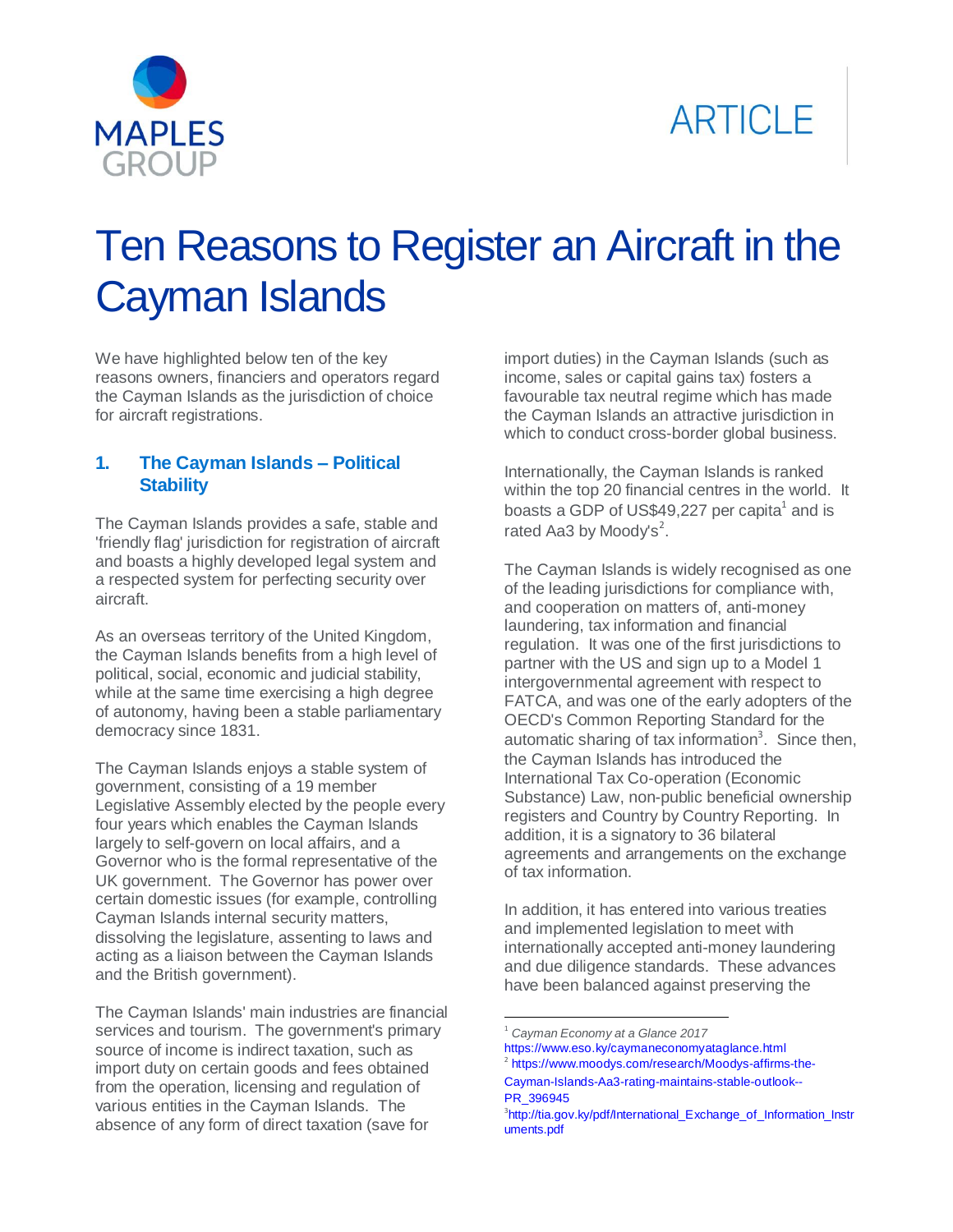privacy of clients wherever possible, and it should be noted that confidentiality of client information is protected under applicable common law and local statutes.

The political stability, highly developed legal system and infrastructure and its position as an international financial centre make the Cayman Islands the jurisdiction of choice for registration of aircraft.

# **2. The Legal System**

The Cayman Islands is renowned as a leading international financial centre. This status has been achieved in part through its tax neutral environment within which a highly developed legal system based on English common law flourishes, with the Privy Council in England being the jurisdiction's final court of appeal, thus affording certainty and confidence to both owners and financiers of aircraft. A professional infrastructure complements the legal system, servicing and supporting a wide range of sophisticated transactions which attracts many of the world's leading financial institutions to use its corporate structures to undertake international financing transactions, among other features.

The Cayman Islands has thus become a preferred jurisdiction for the incorporation of special purpose vehicles to own aircraft, and Cayman Islands special purpose vehicles are often used as owning entities on international asset financing transactions.

The laws of the Cayman Islands are derived from three sources: (i) statutes approved by the elected Legislative Assembly and assented to by the Governor; (ii) statutory instruments passed by the UK Parliament and extended by Order in Council to the Cayman Islands; and (iii) English common law (which is of persuasive authority).

The Air Navigation (Overseas Territories) Order 2013 (as amended) (the "AN(OT)O") is the primary legislation applicable to aviation in the Cayman Islands. The AN(OT)O is a UK statutory instrument which has been extended to all British

Overseas Territories (including the Cayman Islands). It contains regulations relating to operational and airworthiness requirements for locally registered aircraft.

The Overseas Territories Aviation Requirements ("OTARs") supplement the provisions of the AN(OT)O. The OTARs are not themselves law, although some of the requirements contained in the OTARs specifically include provisions of the AN(OT)O. Thus, failure to comply with the OTARs may result in adverse consequences such as a breach of the AN(OT)O. A number of local statutes (many of which mirror the applicable legislation in the UK) have also been enacted, among other matters, to regulate aircraft registrations, air safety and mortgage registrations in the Cayman Islands.

The Civil Aviation Authority of the Cayman Islands ("CAACI") is the regulatory authority which is mandated by law to, inter alia, ensure that civil aviation in the Cayman Islands conforms to the standards and recommended practices of the International Civil Aviation Organization (ICAO) established by the Convention on International Civil Aviation, signed in Chicago on 7 December 1944.

Although legal proceedings in the Cayman Islands relating to locally registered aircraft and aircraft mortgages are not common, it bears noting that the Cayman Islands courts are able to deal competently with claims which may arise, such as the enforcement of aircraft mortgages, the detention of a mortgaged aircraft or the detention of other property of a mortgagor situated within the Cayman Islands (in lieu of the detention of an aircraft).

The British based system of registration for both aircraft and aircraft mortgages within a stable legal system based on English common law is another compelling reason to choose to register an aircraft and any associated aircraft mortgage in the Cayman Islands. This system of registration thus appeals to aircraft owners and financiers alike.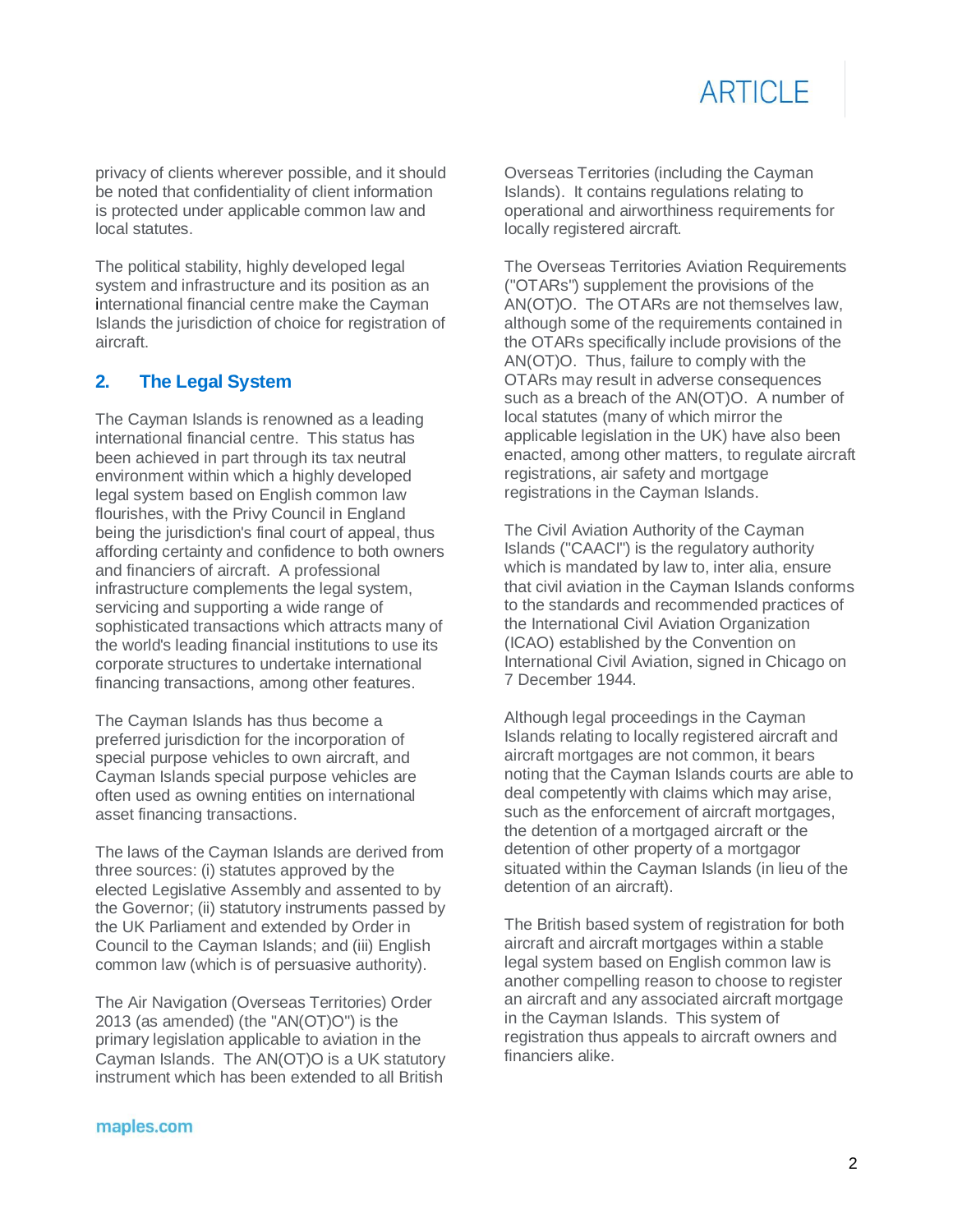### **3. The Civil Aviation Authority of the Cayman Islands**

Established in 1987, the CAACI is a statutory body with the powers and duties set out in the Civil Aviation Authority Law (2015 Revision) and exercised on its behalf by its Director General. The CAACI fulfils its duties effectively through a developed structure and a team of highly qualified professionals. Regulation and, as the case may be, licensing of aerodromes, aviation personnel and aircraft maintenance organisations all fall under its responsibility, as do conducting aircraft airworthiness surveys, providing commercial and economic regulation and maintenance of the Cayman Islands Aircraft Register (the "Aircraft Register").

The CAACI has technical representatives based in the UK / Europe and North America, servicing its global technical operations with its head office located in Grand Cayman. While the CAACI maintains conventional business hours of 8:30 AM to 5:00 PM (GMT-5), Monday to Friday (save for local public holidays), it should be noted that the CAACI is willing to accommodate transactions which take place outside regular business hours where this may be necessary.

It is also important to note that the technical experts in the Flight Operations and Airworthiness sections of the CAACI are available outside of regular business hours to provide guidance to operators. In addition, the CAACI is available on a 24/7 basis, through its bespoke aircraft data management system, VP-C Online, to approve extensions or approvals that are required for Aircraft on Ground (AOG) situations.

The average time taken to effect an aircraft registration is approximately six weeks and an aircraft mortgage registration can be effected within 24 hours. The CAACI has proven itself to be one of the most attentive of aviation authorities by routinely working closely with applicants to assess and complete the registration requirements in order to meet established deadlines. In addition, wherever possible the CAACI deploys its highly qualified airworthiness

surveyors to inspect aircraft at their home bases in order to fulfil the initial and annual registration requirements, thus preventing the need to reposition the aircraft.

The CAACI is also able to issue Letters of Authorisation (LOA) for operational and airworthiness approvals within a few days, as compared with other regulatory authorities where such approvals can take weeks or months.

The CAACI has developed a state-of-the-art electronic storage system and document repository and disaster recovery plan thereby ensuring continuity of the CAACI's services and the ability to recover in the event of natural disasters.

Although it demands the highest standards from its owners and operators, the CAACI holds itself to similarly high standards by offering responsive and efficient service. This has allowed it to enjoy a place of respect and recognition within the aviation industry internationally.

# **4. VP-C Online**

The CAACI provides a bespoke electronic document management system – 'VP-C Online' – which electronically manages all aircraft registration applications, certificates and authorisations. The system makes it easier for CAACI clients to apply for the various approvals that are required for both initial aircraft registrations and for continuing airworthiness requirements, including the renewal of documents. It is designed to streamline processes within the CAACI and allows licensed users access to their aircraft's documents around the clock.

# **5. The Registration Procedure and Continuing Requirements**

As previously mentioned, the AN(OT)O governs the operational and airworthiness requirements pursuant to which aircraft are registered on the Aircraft Register.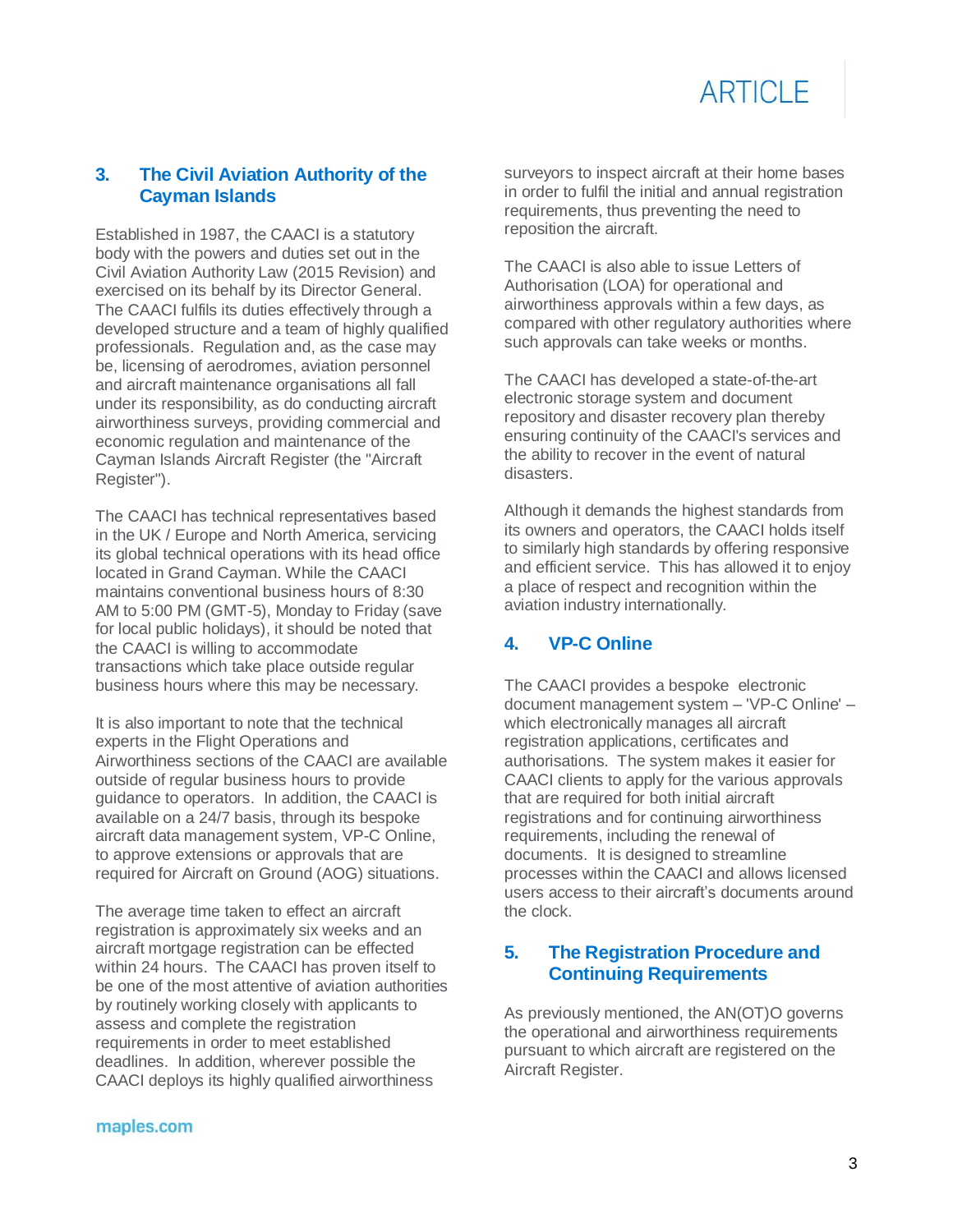The CAACI's Aircraft Register is primarily a 'private register' which means that, with the exception of airlines servicing the public of the Cayman Islands on a regular basis, the Aircraft Register is not open for commercial aircraft activity. Notwithstanding that the AN(OT)O permits registration of aircraft in various commercial and non-commercial categories, if an aircraft is to be operated otherwise than in the 'private' category registration will not generally be permitted. However, the CAACI will, in certain circumstances, permit registration and / or operation of an aircraft in categories other than the 'private' category where the application merits this. Such applications will be assessed on a case by case basis by the CAACI.

The AN(OT)O, as amended by the Air Navigation (Overseas Territories) Amendment Order 2014 (the relevant sections of which came into effect on 15 January 2015), sets out the category of persons who are eligible to be registered on the Aircraft Register as follows:

- (a) The Crown in right of Her Majesty's Government in the UK or in right of the Government of the Territory;
- (b) UK nationals;
- (c) Commonwealth citizens;
- (d) Nationals of any European Economic Area State;
- (e) Bodies incorporated in any part of the Commonwealth and which have their registered office or principal place of business in any part of the Commonwealth; or
- (f) Undertakings formed in accordance with the law of a European Economic Area State and which have their registered office, central administration or principal place of business within the European Economic Area.

Either the owner of the aircraft or a charterer by demise of the aircraft may be registered on the Aircraft Register. In many cases, a Cayman Islands exempted company will be established as a special purpose vehicle in order to meet the qualified applicant requirements. The CAACI has determined that neither the directors nor the shareholders need to be resident in the Cayman Islands in order for the Cayman Islands company to qualify.

The procedure to establish a Cayman Islands exempted company is straightforward and can be effected quickly with the incorporation occurring on the day the registration documents are filed with the Cayman Islands Registrar of Companies. The incorporation costs are normally under US\$1250, with annual government fees as low as US\$853.66.

In terms of the aircraft which may be registered, it should be noted that the CAACI will not normally consider applications for piston powered aircraft below 5,700kg take-off weight that are based outside of the Cayman Islands. The CAACI will however consider applications for registration of helicopters below that weight if the relevant helicopter is based on board a Cayman Islands registered vessel.

The CAACI procedures are not complicated and its fees are competitive. It is however the CAACI's responsiveness, willingness to assist and technical expertise which have afforded it the excellent reputation it enjoys internationally today.

# **6. Ease of Operation into US Airspace**

An important point to note is that operators of Cayman registered aircraft are exempt from certain TSA Waiver Authorization requirements. This allows greater flexibility to operators who wish to operate flights within the US or over US airspace on short notice. If an operator did have to obtain a TSA Waiver Authorization to perform a flight to or over US airspace (13 Nautical Miles from US landmass) the process normally requires applications to be made five to seven business days in advance of flights as the request must be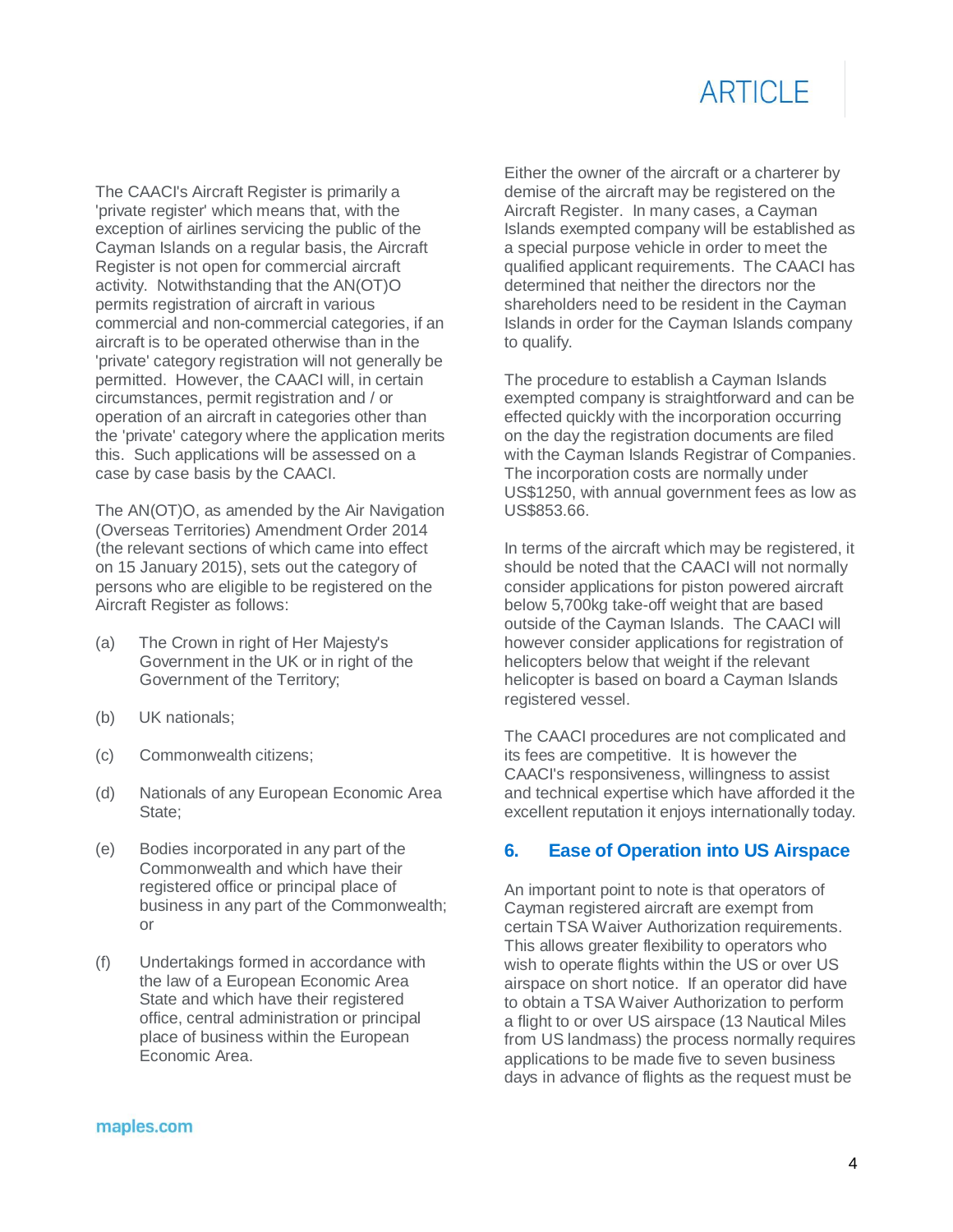processed by multiple agencies and offices.

As failure to obtain the requisite TSA Waiver Authorization could result in the flight being diverted, grounded or cancelled, this is another reason that the Cayman Islands distinguishes itself as the jurisdiction of choice for aircraft registrations.

### **7. Protection of Third Party Interests**

The UK government has ratified the Convention on International Interests in Mobile Equipment and the Protocol (the "Protocol") to the Convention on International Interests in Mobile Equipment on matters specific to aircraft equipment (which was concluded at Cape Town, South Africa on 16 November 2001) (together, the "Cape Town Convention") with UNIDROIT on 27 July 2015. The Cape Town Convention entered into force for the UK, and by extension the Cayman Islands, on 1 November 2015.

The Cayman Islands government passed enabling legislation entitling the Cayman Islands to international recognition as a territorial unit of a contracting state to the Cape Town Convention and to recognition of the declarations deposited by the UK government on behalf of the Cayman Islands government with the International Institute for the Unification of Private Law acting as depository pursuant to Article 52(1) of the Cape Town Convention and Article XXXVII(1) of the Protocol – UNIDROIT.

The extension of the Convention to the Cayman Islands does not eliminate the existing local regime of security interest registration as there will be circumstances where the Convention will not apply (for example, where the owner of an aircraft is located in a non-contracting state or the aircraft does not meet the weight qualifications to fall within the Convention). Indeed, some financiers opt for the protections available under the dual mortgage registration regime and make filings relating to mortgages under the Cape Town Convention as well as register the mortgages in the mortgage register maintained by the CAACI.

In circumstances where the Convention does not apply, a party taking a mortgage over an aircraft registered or to be registered on the Aircraft Register is able to register that mortgage with the CAACI on its mortgage register. The AN(OT)O provides that the registered mortgagee must provide its consent to removal of the relevant aircraft from the Aircraft Register before such removal can take place. It further provides that the registered mortgage will continue to exist despite removal of the aircraft from the Aircraft Register.

Moreover, by law, the Cayman Islands government is required to indemnify a mortgagee for loss suffered due to an error or omission in the mortgage register or any inaccuracy in an entry which is made therein.

The procedure to effect registration of a mortgage is straightforward, requiring only the consent and direction of the mortgagee. Once registered, the mortgage registration remains valid for the duration of the mortgage without the need to comply with any renewal requirements.

The mortgage itself need not be Cayman Islands law-governed and there is no statutory format with which the mortgage must comply. The original mortgage deed need not be provided to the CAACI; and indeed it is advisable that the original mortgage not be brought to the Cayman Islands in order to avoid the possibility of an applicable stamp duty (which may be up to US\$610) having to be paid on the original mortgage document.

Registration of the mortgage cannot take effect until the aircraft is registered, but the mortgagee may secure its interest prior to registration of the aircraft by submitting a priority notice to the CAACI. Lodging of a priority notice will prevent any other security interests over the aircraft being registered in advance of registration of the mortgage, which is the subject of the priority notice. The priority notice is a simple form, similar to the mortgage registration form and preserves the priority of the mortgage for fourteen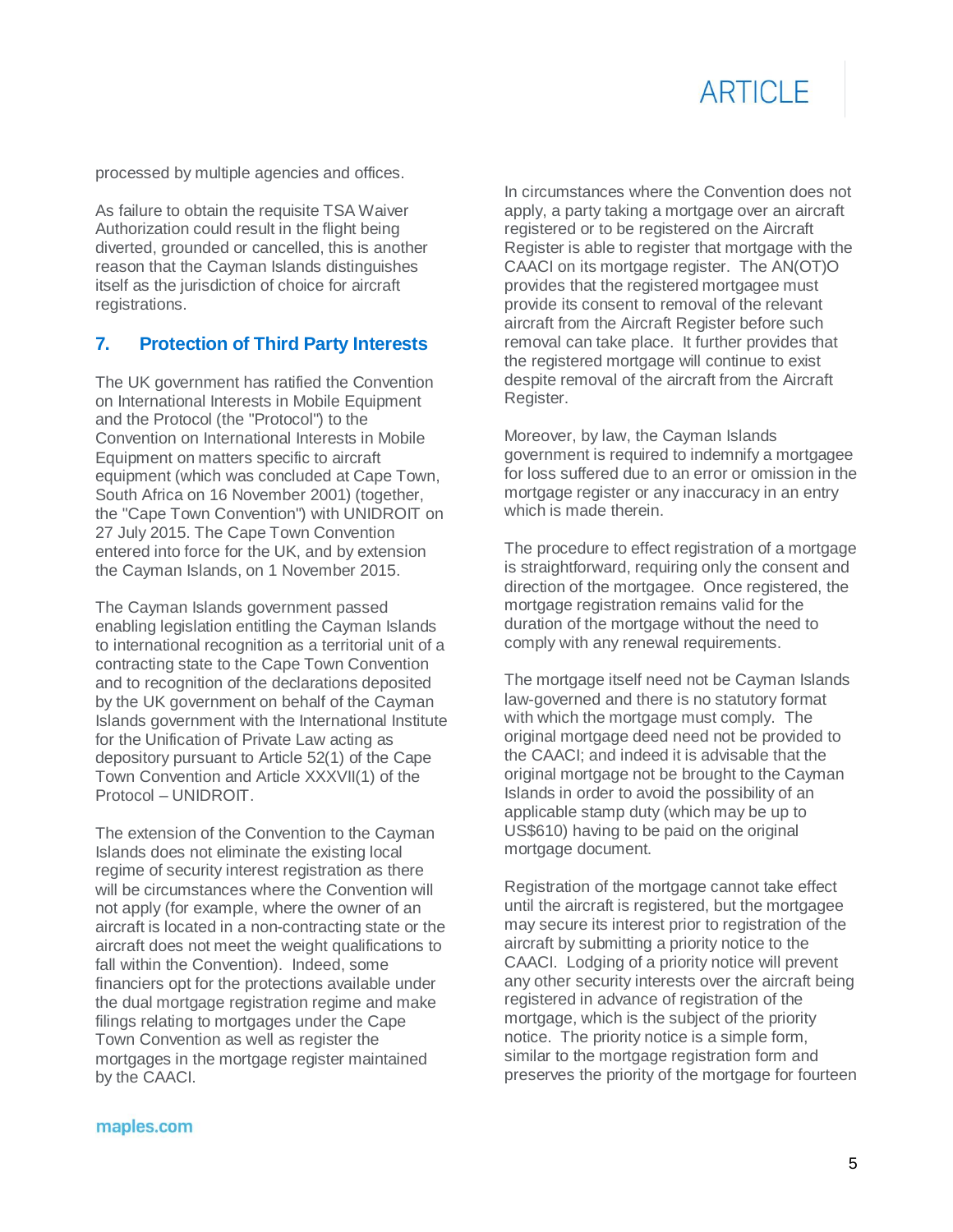

calendar days and can be renewed for 14 day periods for the applicable fee each time.

A registered mortgage is given statutory priority over subsequently registered mortgages and unregistered mortgages. The priority of a registered mortgage will not be affected by the bankruptcy of the mortgagor and the security interest will rank in preference to any right, claim or interest of other creditors. Note, however, that: (i) certain possessory liens; and (ii) a previously registered mortgage or mortgage created prior to 9 October 1979 have priority over a subsequently registered mortgage.

The mortgages register is a public register which is capable of being searched by third parties for a nominal fee. Registration of a mortgage does not constitute evidence of its validity, but it does constitute express notice of all facts appearing on the mortgages register.

The mortgage deregistration procedure is a simple one: submission of a short confirmation from the mortgagee or its agent, countersigned by the mortgagor, together with evidence of discharge of the mortgage debt will be sufficient to enable the CAACI to record the mortgage as having been discharged in the mortgages register. Notification of the discharge will be provided to the mortgagor and the mortgagee by the CAACI.

The CAACI also provides additional comfort in the case of an aircraft which is registered by the operator in its capacity as a charterer by demise. The CAACI will, if requested, provide the lessor / owner of the aircraft with a 'comfort letter' whereby the CAACI acknowledges the ownership and leasing structure of the aircraft and confirms that it will not remove the aircraft from the Aircraft Register without receiving written authorisation from the lessor / owner. The CAACI will place a notation on the Aircraft Register of any such undertaking provided and of the ownership / leasing structure. It should be noted that a 'comfort letter' is only an additional layer of comfort as the legal owner / lessor authorisation is always required to effect the deregistration of

an aircraft under a Charter by Demise registration.

The CAACI mortgage registration procedures are straightforward yet afford financiers with certainty of security, making the Cayman Islands the jurisdiction of choice for many financiers.

# **8. Cayman Maritime & Aviation City**

The Cayman Enterprise City's ("CEC") special economic zone is designed to promote the economic and efficient establishment of a physical presence for businesses in specific industries in the Cayman Islands.

The aviation services aspect of Cayman Maritime & Aviation City is aimed at assisting aviation services businesses, such as those involved in commercial air transport operations; aerospacerelated activities; manufacturing, logistics planning and aircraft management; management consulting and other specialised services to the aviation and aerospace development sector to set up businesses in the Cayman Islands.

In order to set up in the special economic zone, an applicant will need to establish a Cayman Islands special economic zone company.

Once the company has been formed, an application is made to the Special Economic Zones Authority, which is a 'one stop shop' licensing authority that will consider applications for and grant approvals for the trade certificate (equivalent of business licence), the employment certificates for non-Caymanian employees (equivalent of work permit) and other approvals required to operate locally.

There are many advantages to setting up in the Cayman Maritime & Aviation City. Some of these include:

(a) No corporate, income, sales or capital gains or payroll tax payable by the company or employees in the Cayman Islands;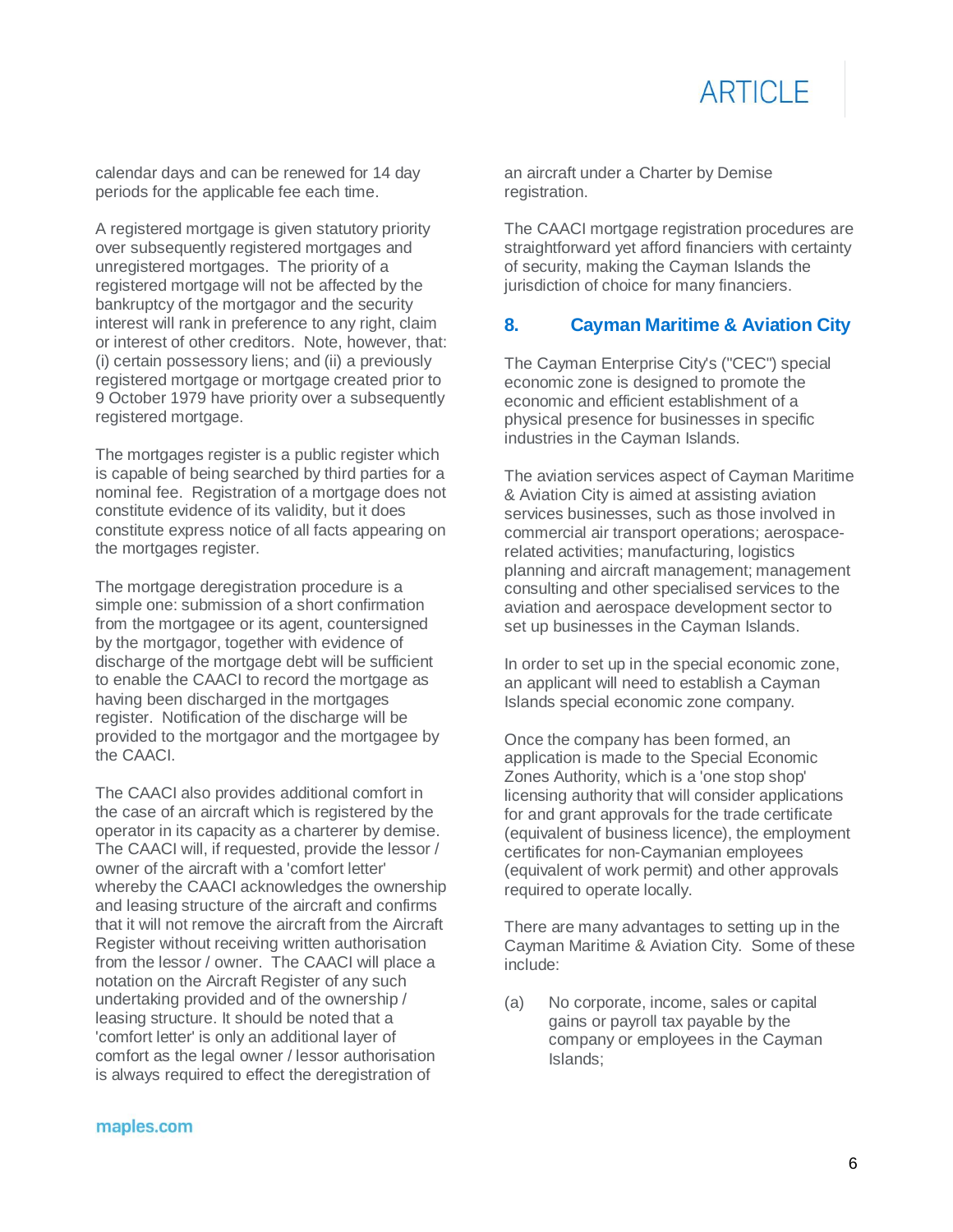- (b) 100% foreign ownership permitted;
- (c) A three to four week fast-track business licensing regime;
- (d) Single fee for operation of business within the special economic zone annually, which includes rent, licensing fees and work permit fees;
- (e) 'One stop shop' administration services;
- (f) Easy access and direct flights to the US, Canada and London;
- (g) CEC can obtain renewable five year work / residency visas for Cayman-based staff within five working days, irrespective of their country of origin or position they will hold within the company;
- (h) There is no maximum limit on the number of work permits a company is allowed; and
- (i) A company that is set up within the Cayman Maritime & Aviation City can hire local employees for the Cayman office.

The Cayman Maritime & Aviation City offers an exceptional opportunity for businesses in the aviation sector to leverage the outstanding features of the Cayman Islands business environment, particularly where a physical presence is required, for example in obtaining an AOC. This is yet another reason the Cayman Islands is the preeminent jurisdiction for aircraft registration.

### **9. Registration of Aircraft Operating Commercially - Air Operator's Certificates, MOUs and Article 83 bis Agreements**

The Aircraft Register is primarily a register of aircraft operated for private use and aircraft registered and operated in the private category are not allowed to be operated commercially or for 'hire or reward'.

Aircraft operating commercially may only register on the Aircraft Register if they are operating under an Article 83 bis agreement, a memorandum of understanding with another national aviation authority or are operating under an air operator's certificate ("AOC").

Article 83 bis was born out of an amendment to the Convention on International Civil Aviation (the "Chicago Convention"). Under an Article 83 bis agreement the oversight and responsibilities of the state of an aircraft's registry may be transferred to the state of the operator of the aircraft. The Cayman Islands currently has an Article 83 bis agreement in place with Saudi Arabia. This allows aircraft that are operated by certain operators in Saudi Arabia to be operated commercially although registered on the Cayman Islands register of aircraft.

The CAACI also has the ability to enter into a memorandum of understanding ("MOU") with other national aviation authorities to allow Cayman registered aircraft to be added to a commercial Air Operators Certificate issued by that state. The CAACI has developed and entered into a MOU with the US Federal Aviation Administration ("FAA") that details jurisdictional oversight responsibilities of a Cayman Islands registered aircraft operated by a FAR Part 135 AOC for commercial air transport operations.

There are four key tests that a potential AOC holder needs to demonstrate before the CAACI can grant them an AOC:

- (1) They must have their 'principal place of business' in the Cayman Islands;
- (2) They must be 'competent' to secure the safe and secure operation of the aircraft specified in the AOC;
- (3) They must establish and maintain an appropriate safety management system; and
- (4) They must establish, implement and maintain an appropriate security programme.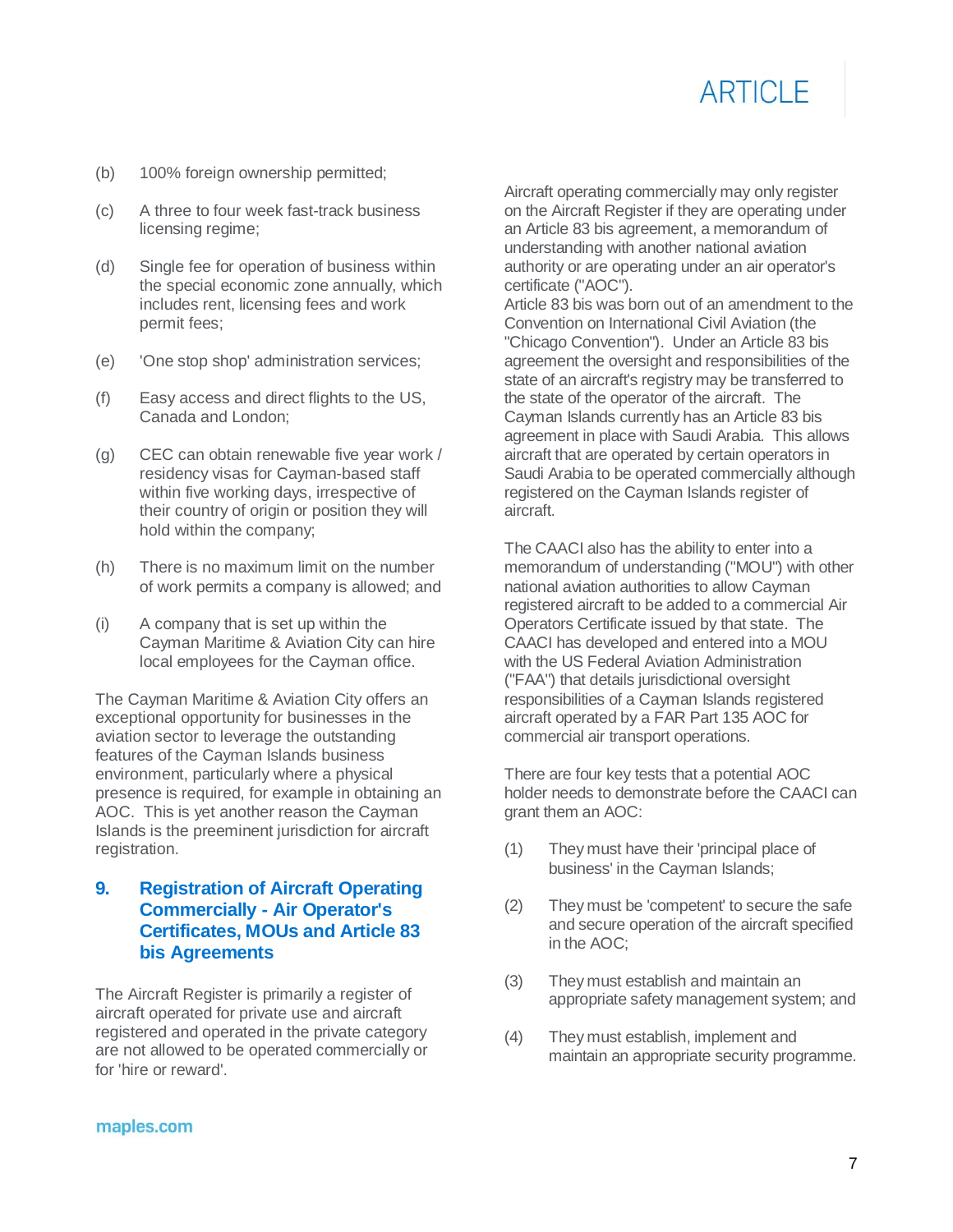The Cayman Maritime & Aviation City provides companies seeking to obtain a Cayman Islands AOC with an efficient solution for setting up a principal place of business in the Cayman Islands.

# **10. Transition Register**

The CAACI offers an innovative solution to lessors and financiers requiring a reputable register to facilitate the temporary registration of aircraft which are transitioning between leases or which have been repossessed. The CAACI will facilitate the temporary registration of an aircraft on the Aircraft Register until the lessor or financier is ready to move to the next phase of the process, be that remarketing of the aircraft, sale, storage or otherwise. It is important to note that the Aircraft Register is not a register for parked aircraft or aircraft at the end of their useful life, but looks to attract transitioning aircraft between leases, sales or which have been repossessed by a mortgagee.

Many lessors will welcome this offering as an attractive option to protect the asset on a highly respected aircraft register by a registry which will work with the lessor or the financier to ensure that the aircraft is maintained and its certificates kept up to date thereby preserving the value of the asset. Such a process ensures a smooth and efficient deregistration process as well. This seamless transition both on and off the register is crucial for the CAACI. The CAACI also recognises the importance of working with financiers, lessors and other parties to manage the aircraft during its term on the Aircraft Register so that when needed, reinstating a Certificate of Airworthiness or obtaining an Export Certificate of Airworthiness can be achieved in an efficient and timely manner.

The CAACI offers a quick and efficient registration service which is cost competitive and provides robust security to financiers as well as a streamlined de-registration process which is simple and low cost and can be completed on a same day basis.

At the conclusion of the registration process a Certificate of Registration is issued to the registered owner of the aircraft, who must be a 'Qualified Person' (as defined in the Air Navigation (Overseas Territories) Order 2013). A Qualified Person includes companies or undertakings formed in the European Economic Area State and the typical Cayman Islands exempted limited liability company or Cayman Islands limited liability company set up for asset finance transactions.

In lieu of issuing a Certificate of Airworthiness, the CAACI will issue special flight authorisations as may be needed to accommodate ferry flights of the aircraft. The aircraft will remain on the Aircraft Register during the transition period and may be subject to the financier's registered mortgage as noted above.

While the Aircraft Register is primarily a 'private use' register intended for aircraft which are not operated for hire or reward, a commercial aircraft being transitioned should not be an issue during the repossession period as the aircraft will be grounded. Once the aircraft is remarketed or parties are otherwise able to proceed to the next phase of the process, the aircraft may be deregistered from the Aircraft Register and reregistered on an alternate register as may be required.

For the above reasons, the Aircraft Register provides a welcome solution to lessors and financers looking for a practical, cost effective register for the temporary registration of aircraft during a transition period.

### **Summary**

The stability of the Cayman Islands, its developed English-based legal system and supporting infrastructure, the efficiency, professionalism and accessibility of the CAACI, the exemption of Cayman Islands registered aircraft from certain TSA Waiver Authorisation requirements, the ease with which an aircraft and aircraft mortgage can be registered and the resulting security for a mortgagee who records his / her security interest